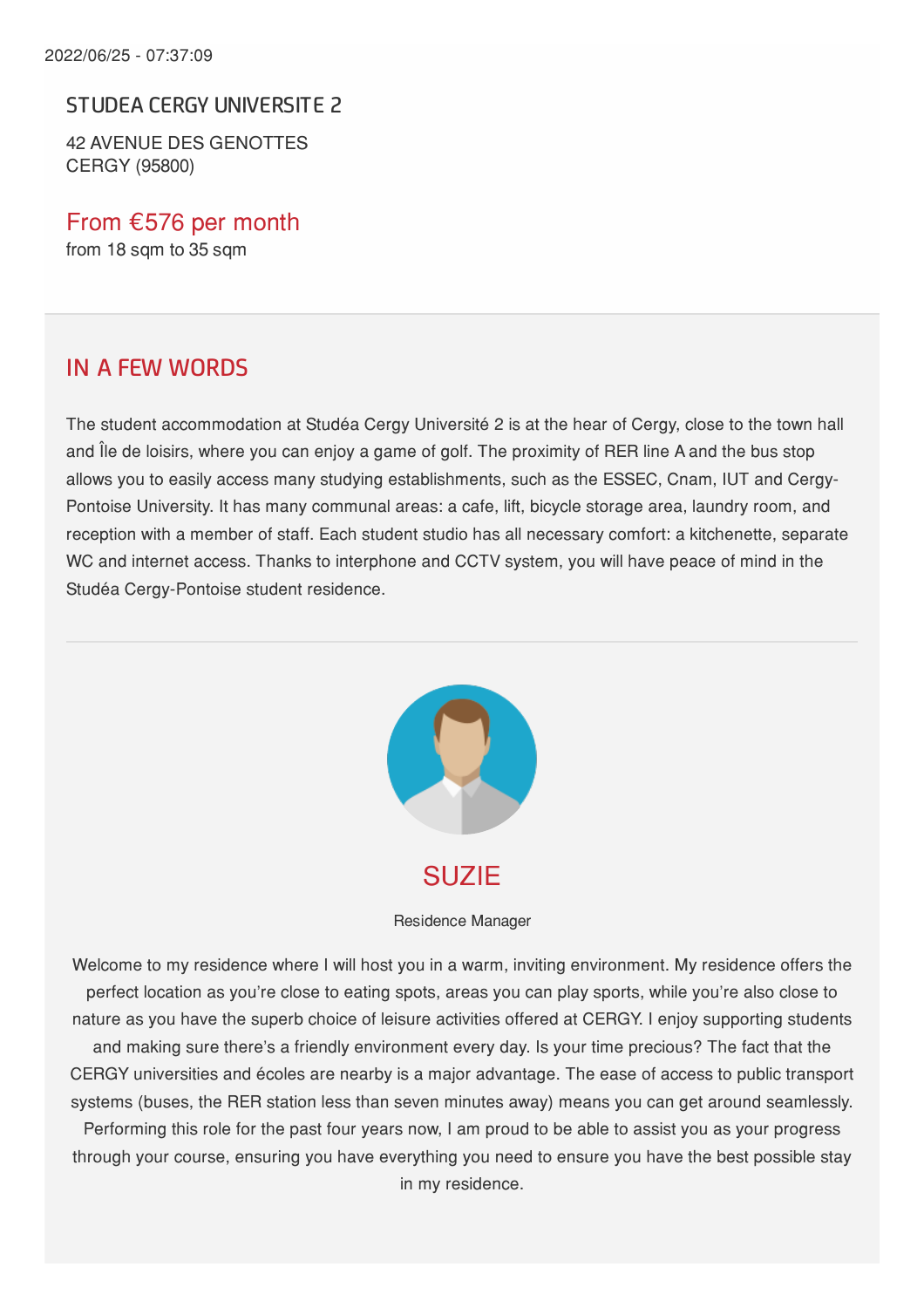#### INCLUDED SERVICES

| Fibre optic broadband         |
|-------------------------------|
| Cafeteria                     |
| Laundry hire                  |
| Meeting room                  |
| Cycle storage                 |
| Video surveillance            |
| Wifi internet                 |
| Welcome service               |
| Interphone                    |
| Unlimited high-speed internet |
|                               |

# À LA CARTE SERVICES



## MAP OF THE AREA

| <b>Commerces</b>  | Peu nombreux      |
|-------------------|-------------------|
| Vie nocturne      | Un peu animée     |
| <b>Transports</b> | Trào bian donnani |

Très bien desservi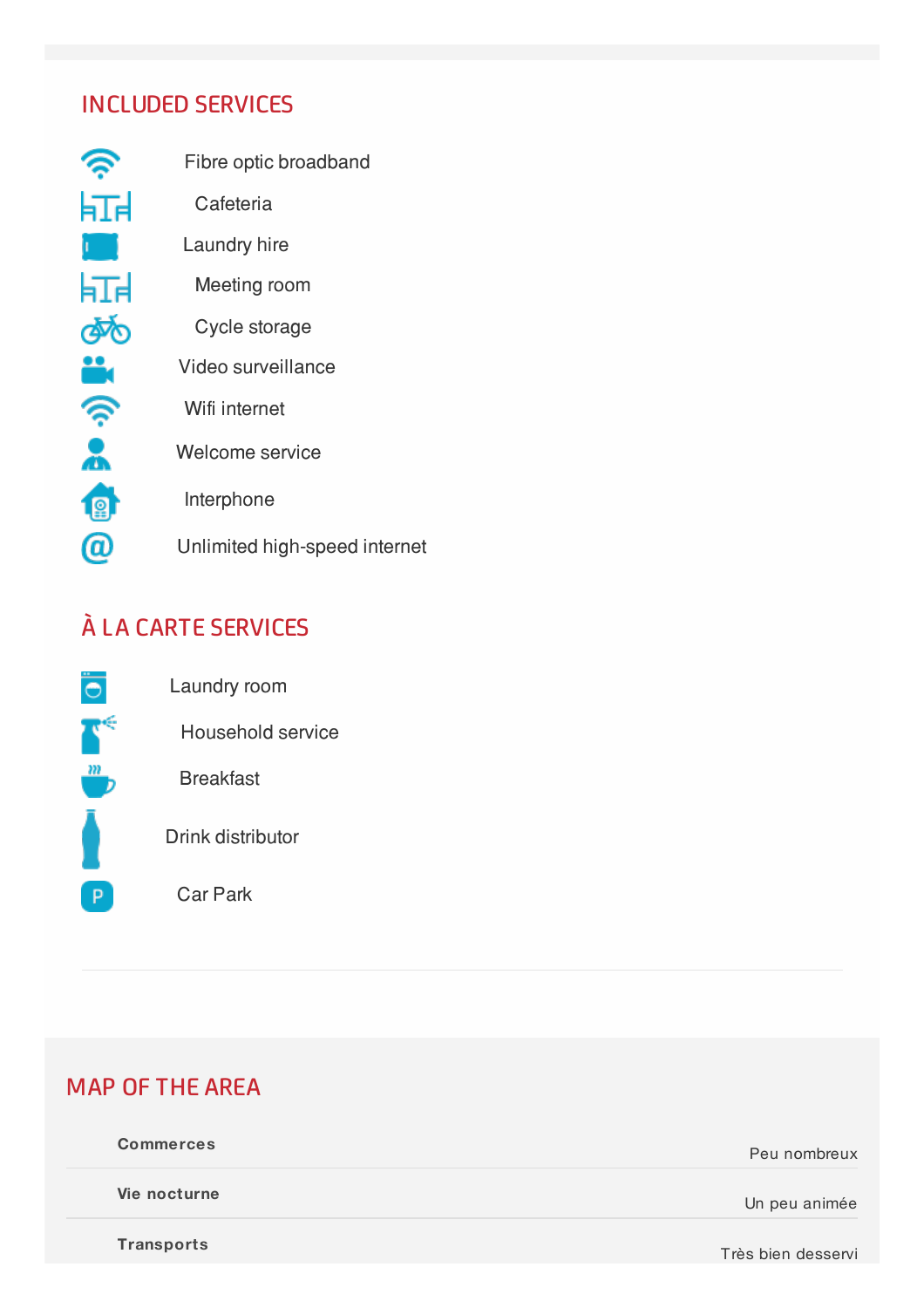### SCHOOLS WITHIN 3KM RANGE

| <b>UFR 13 Institut</b><br>d'administration des       |            |
|------------------------------------------------------|------------|
| entreprises - unite-de-                              |            |
| formation-et-de-<br>recherche                        | $at -1 m$  |
| <b>UFR Linguistique -</b><br>unite-de-formation-et-  |            |
| de-recherche                                         | $at -1 m$  |
| Lycée Suger - lycee                                  | $at -1 m$  |
| Institut français de la                              |            |
| mode - ecole-d-art                                   | $at -1 m$  |
| <b>ISI Paris - EIDM - ecole-</b>                     |            |
| d-art                                                | $at -1 m$  |
| Faculté de droit                                     |            |
| canonique - unite-de-<br>formation-et-de-            |            |
| recherche                                            | $at -1 m$  |
| <b>CESCF - EPEC (groupe</b>                          |            |
| ICOGES) - autre-<br>etablissement-du-                |            |
| superieur                                            | $at -1 m$  |
| <b>EURIDIS - autre-</b>                              |            |
| etablissement-du-                                    |            |
| superieur                                            | $at - 1 m$ |
| EICAR - ecole-d-art                                  | $at -1 m$  |
| Institut de statistique                              |            |
| de l'Université Pierre et<br>Marie Curie - unite-de- |            |
| formation-et-de-                                     |            |
| recherche                                            | $at -1 m$  |

#### CHOICE OF YOUR ACCOMMODATION